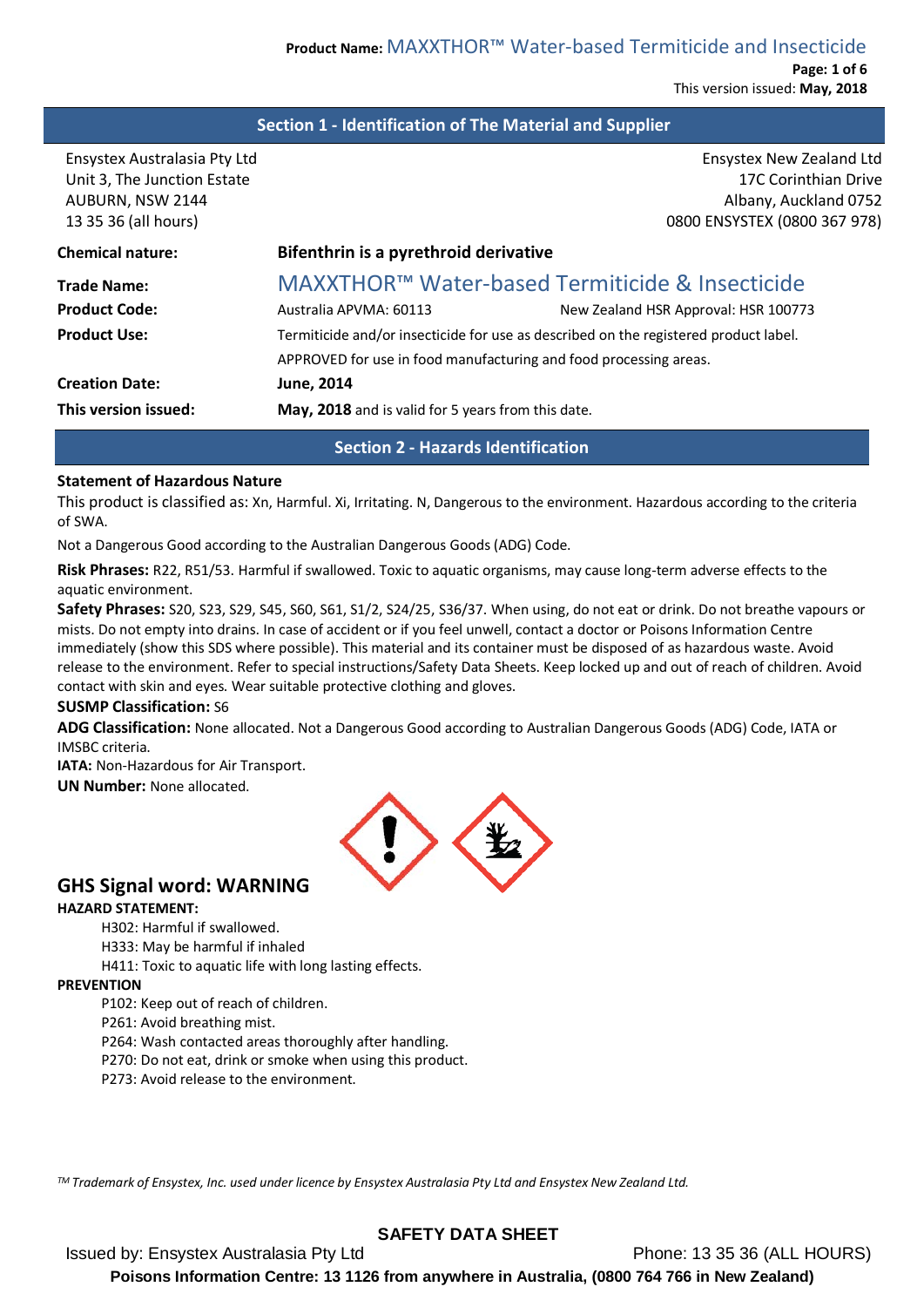**Page: 2 of 6** This version issued: **May, 2018**

#### **RESPONSE**

P362: Take off contaminated clothing and wash before reuse.

P301+P312: IF SWALLOWED: Call a POISON CENTRE or doctor if you feel unwell.

P301+P330+P331: IF SWALLOWED: Rinse mouth. Do NOT induce vomiting.

P304+P312: IF INHALED: Call a POISON CENTRE or doctor if you feel unwell.

P301+P340: IF INHALED: Remove person to fresh air and keep comfortable for breathing.

P391: Collect spillage.

P370+P378: Not combustible. Use extinguishing media suited to burning materials.

#### **STORAGE**

P405: Store locked up.

P410: Protect from sunlight.

P402+P404: Store in a dry place. Store in a closed container.

P403+P235: Store in a well-ventilated place. Keep cool.

#### **DISPOSAL**

P501: If they cannot be recycled, dispose of contents to an approved waste disposal plant and containers to landfill (see Section 13 of this SDS).

#### **Emergency Overview**

**Physical Description & colour**: White to pale beige opaque liquid.

#### **Odour:** Characteristic odour.

**Major Health Hazards:** Bifenthrin is harmful to mammals when ingested. Large doses may cause incoordination, tremor, salivation, vomiting, diarrhoea, and irritability to sound and touch.

### **Potential Health Effects**

#### **Inhalation:**

**Short term exposure:** Available data indicates that this product is not harmful. However product may be mildly irritating, although unlikely to cause anything more than mild transient discomfort.

**Long Term exposure:** No data for health effects associated with long term inhalation.

### **Skin Contact:**

**Short term exposure:** This product causes skin numbness but further symptoms are not available. In addition product may be irritating, but is unlikely to cause anything more than mild transient discomfort.

**Long Term exposure:** No data for health effects associated with long term skin exposure.

### **Eye Contact:**

**Short term exposure:** This product is an eye irritant. Symptoms may include stinging and reddening of eyes and watering which may become copious. Other symptoms may also become evident. If exposure is brief, symptoms should disappear once exposure has ceased. However, lengthy exposure or delayed treatment may cause permanent damage. **Long Term exposure:** No data for health effects associated with long term eye exposure.

# **Ingestion:**

**Short term exposure:** Significant oral exposure is considered to be unlikely. Available data shows that this product is harmful, but symptoms are not available. However, this product is an oral irritant. Symptoms may include burning sensation and reddening of skin in mouth and throat. Other symptoms may also become evident, but all should disappear once exposure has ceased.

**Long Term exposure:** No data for health effects associated with long term ingestion.

### **Carcinogen Status:**

- **SWA:** No significant ingredient is classified as carcinogenic by SWA.
- **NTP:** No significant ingredient is classified as carcinogenic by NTP.
- **IARC:** No significant ingredient is classified as carcinogenic by IARC.

## **SAFETY DATA SHEET**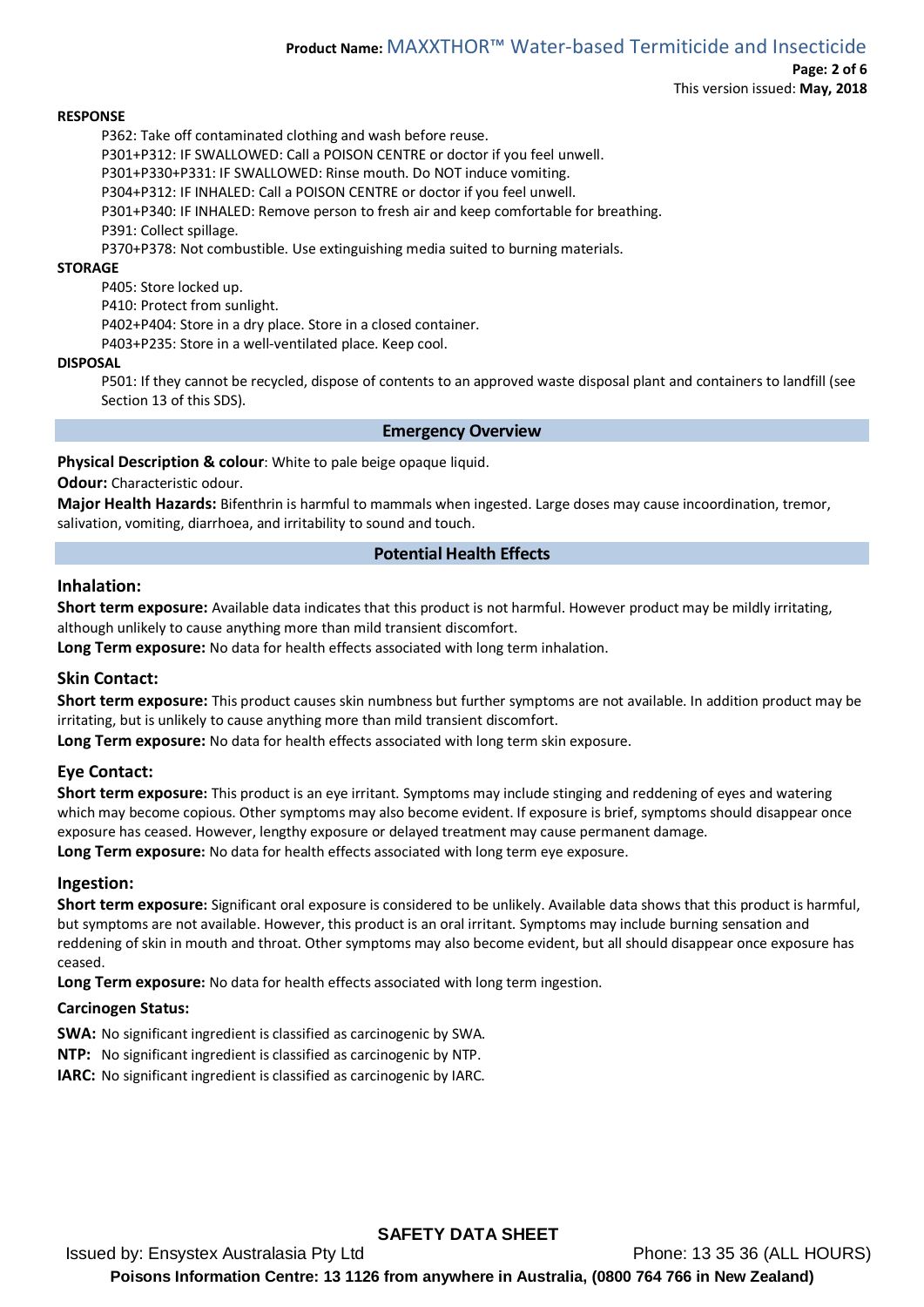**Page: 3 of 6** This version issued: **May, 2018**

| Section 3 - Composition/Information on Ingredients                                                                                                                                                                              |               |                  |                |                 |
|---------------------------------------------------------------------------------------------------------------------------------------------------------------------------------------------------------------------------------|---------------|------------------|----------------|-----------------|
| <b>Ingredients</b>                                                                                                                                                                                                              | <b>CAS No</b> | Conc,%           | TWA $(mg/m^3)$ | STEL $(mg/m^3)$ |
| <b>Bifenthrin</b>                                                                                                                                                                                                               | 82657-04-3    | $10\%$ (100 g/L) | not set        | not set         |
| Other non hazardous ingredients                                                                                                                                                                                                 | various       | 10% approx.      | not set        | not set         |
| Water                                                                                                                                                                                                                           | 7732-18-5     | to 100%          | not set        | not set         |
| $\sim$ . The contract of the contract of the contract of the contract of the contract of the contract of the contract of the contract of the contract of the contract of the contract of the contract of the contract of the co |               |                  |                |                 |

This is a commercial product whose exact ratio of components may vary slightly. Minor quantities of other non hazardous ingredients are also possible.

The SWA TWA exposure value is the average airborne concentration of a particular substance when calculated over a normal 8 hour working day for a 5 day working week. The STEL (Short Term Exposure Limit) is an exposure value that may be equalled (but should not be exceeded) for no longer than 15 minutes and should not be repeated more than 4 times per day. There should be at least 60 minutes between successive exposures at the STEL. The term "peak "is used when the TWA limit, because of the rapid action of the substance, should never be exceeded, even briefly.

## **Section 4 - First Aid Measures**

### **General Information:**

You should call The Poisons Information Centre if you feel that you may have been poisoned, burned or irritated by this product. The number is 13 11 26 from anywhere in Australia (0800 764 766 in New Zealand) and is available at all times. Have this SDS with you when you call.

**Inhalation:** No first aid measures normally required. However, if inhalation has occurred, and irritation has developed, remove to fresh air and observe until recovered. If irritation becomes painful or persists more than about 30 minutes, seek medical advice.

**Skin Contact:** Wash gently and thoroughly with water (use non-abrasive soap if necessary) for 5 minutes or until chemical is removed.

**Eye Contact:** Immediately flush the contaminated eye(s) with lukewarm, gently flowing water for 20 minutes or until the product is removed, while holding the eyelid(s) open. Take care not to rinse contaminated water into the unaffected eye or onto the face. Obtain medical attention immediately. Take special care if exposed person is wearing contact lenses. **Ingestion:** If swallowed, do NOT induce vomiting. Wash mouth with water and contact a Poisons Information Centre, or call a doctor.

# **Section 5 - Fire Fighting Measures**

**Fire and Explosion Hazards**: The major hazard in fires is usually inhalation of heated and toxic or oxygen deficient (or both), fire gases. There is no risk of an explosion from this product under normal circumstances if it is involved in a fire. Fire decomposition products from this product are likely to be toxic and corrosive if inhaled. Take appropriate protective measures.

**Extinguishing Media:** Not combustible. Use extinguishing media suited to burning materials.

**Fire Fighting:** If a significant quantity of this product is involved in a fire, call the fire brigade.

**Flash point:** Does not burn. **Upper Flammability Limit:** Does not burn. **Lower Flammability Limit:** Does not burn. **Autoignition temperature:** Not applicable - does not burn. **Flammability Class:** Does not burn.

### **Section 6 - Accidental Release Measures**

**Accidental release:** In the event of a major spill, prevent spillage from entering drains or water courses. Wear full protective clothing including eye/face protection. All skin areas should be covered. See below under Personal Protection regarding Australian Standards relating to personal protective equipment. Suitable materials for protective clothing include rubber, PVC. Eye/face protective equipment should comprise as a minimum, protective goggles. If there is a significant chance that vapours or mists are likely to build up in the clean-up area, we recommend that you use a respirator. Usually, no respirator is necessary when using this product. However, if you have any doubts consult the Australian Standard mentioned below (section 8). Otherwise, not normally necessary.

Stop leak if safe to do so, and contain spill. Absorb onto sand, vermiculite or other suitable absorbent material. If spill is too large or if absorbent material is not available, try to create a dike to stop material spreading or going into drains or waterways. Sweep up and shovel or collect recoverable product into labelled containers for recycling or salvage, and dispose of promptly. Recycle containers wherever possible after careful cleaning. Refer to product label for specific instructions.

# **SAFETY DATA SHEET**

Issued by: Ensystex Australasia Pty Ltd Phone: 13 35 36 (ALL HOURS)

**Poisons Information Centre: 13 1126 from anywhere in Australia, (0800 764 766 in New Zealand)**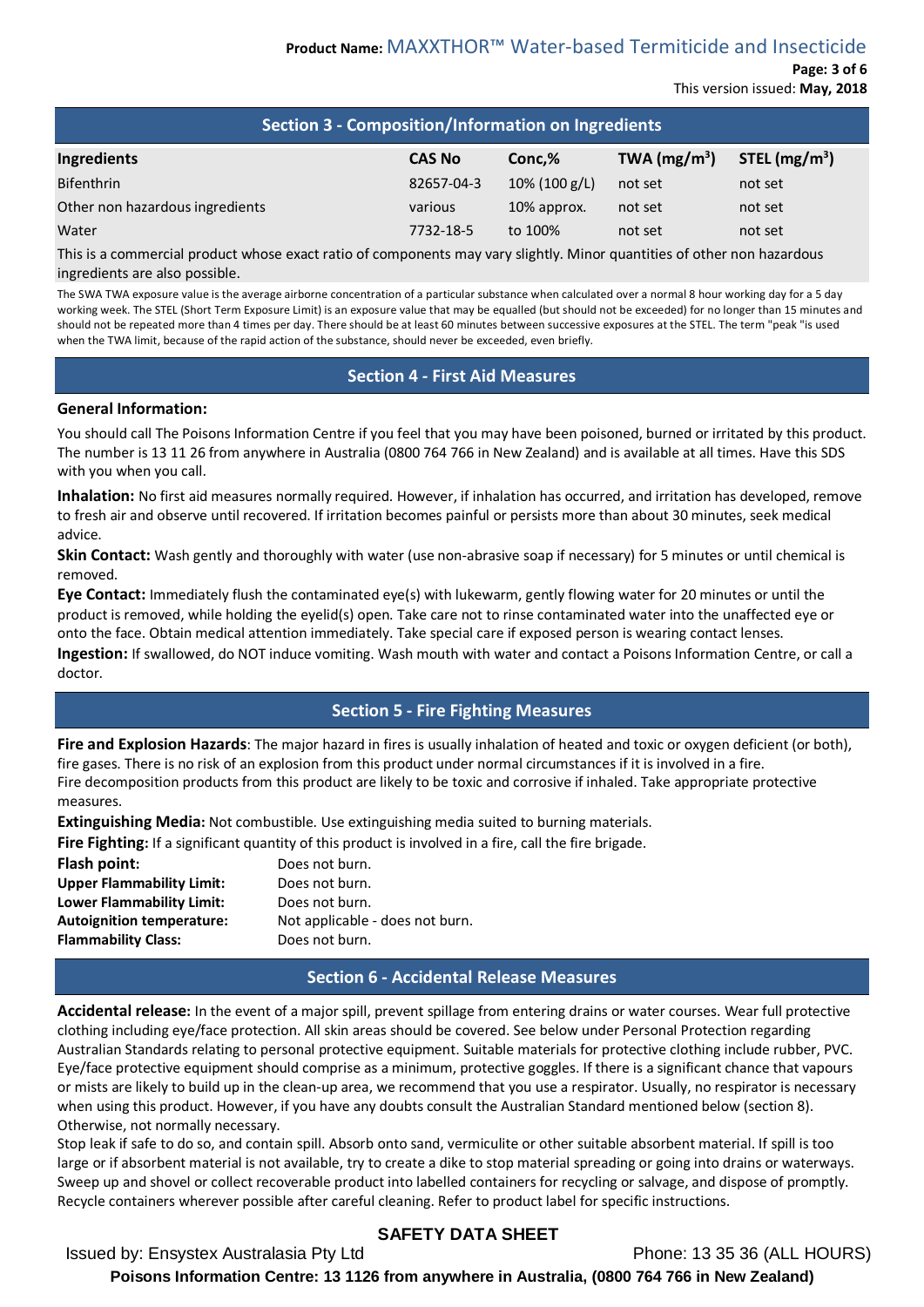**Page: 4 of 6**

This version issued: **May, 2018**

After spills, wash area preventing runoff from entering drains. If a significant quantity of material enters drains, advise emergency services. Full details regarding disposal of used containers, spillage and unused material may be found on the label. If there is any conflict between this SDS and the label, instructions on the label prevail. Ensure legality of disposal by consulting regulations prior to disposal. Thoroughly launder protective clothing before storage or re-use. Advise laundry of nature of contamination when sending contaminated clothing to laundry.

## **Section 7 - Handling and Storage**

**Handling:** Keep exposure to this product to a minimum, and minimise the quantities kept in work areas. Check Section 8 of this SDS for details of personal protective measures, and make sure that those measures are followed. The measures detailed below under "Storage" should be followed during handling in order to minimise risks to persons using the product in the workplace. Also, avoid contact or contamination of product with incompatible materials listed in Section 10.

**Storage:** This product is a Scheduled Poison. Observe all relevant regulations regarding sale, transport and storage of this schedule of poison. Make sure that containers of this product are kept tightly closed. Make sure that the product does not come into contact with substances listed under "Incompatibilities" in Section 10. Some liquid preparations settle or separate on standing and may require stirring before use. Check packaging - there may be further storage instructions on the label.

# **Section 8 - Exposure Controls and Personal Protection**

The following Australian Standards will provide general advice regarding safety clothing and equipment:

Respiratory equipment: **AS/NZS 1715**, Protective Gloves: **AS 2161**, Occupational Protective Clothing: AS/NZS 4501 set 2008, Industrial Eye Protection: **AS1336** and **AS/NZS 1337**, Occupational Protective Footwear: **AS/NZS2210**.

### **SWA Exposure Limits TWA (mg/m3**

**) STEL (mg/m3 )**

Exposure limits have not been established by SWA for any of the significant ingredients in this product.

The ADI for Bifenthrin is set at 0.01 mg/kg/day. The corresponding NOEL is set at 1 mg/kg/day. ADI means Acceptable Daily Intake; NOEL means No-observable-effect-level. Data from Australian ADI List, June 2013.

No special equipment is usually needed when occasionally handling small quantities. The following instructions are for bulk handling or where regular exposure in an occupational setting occurs without proper containment systems.

**Ventilation:** This product should only be used in a well ventilated area. If natural ventilation is inadequate, use of a fan is suggested.

**Eye Protection:** Protective glasses or goggles should be worn when this product is being used. Failure to protect your eyes may cause them harm. Emergency eye wash bath/facilities are recommended in an area close to where this product is being used. **Skin Protection:** Prevent skin contact by wearing impervious gloves, clothes and, preferably, apron. Make sure that all skin areas are covered. See below for suitable material types.

**Protective Material Types:** We suggest that protective clothing be made from the following materials: rubber, PVC. **Respirator:** Usually, no respirator is necessary when using this product. However, if you have any doubts consult the Australian Standard mentioned above. Otherwise, not normally necessary.

# **Section 9 - Physical and Chemical Properties:**

| <b>Physical Description &amp; colour:</b> | White to pale beige opaque liquid.         |
|-------------------------------------------|--------------------------------------------|
| Odour:                                    | Characteristic odour.                      |
| <b>Boiling Point:</b>                     | Approx. 100 °C at 100 kPa                  |
| <b>Freezing/Melting Point:</b>            | Approx. 0 °C                               |
| <b>Volatiles:</b>                         | No data.                                   |
| <b>Vapour Pressure:</b>                   | 2.37 kPa at 20 °C (water vapour pressure). |
| <b>Vapour Density:</b>                    | No data.                                   |
| <b>Specific Gravity:</b>                  | 1.0 approx.                                |
| <b>Water Solubility:</b>                  | Completely soluble.                        |
| pH:                                       | No data.                                   |
| <b>Volatility:</b>                        | No data.                                   |
| <b>Odour Threshold:</b>                   | No data.                                   |
| <b>Evaporation Rate:</b>                  | No data.                                   |
| <b>Coeff Oil/water distribution:</b>      | No data                                    |
| <b>Autoignition temp:</b>                 | Not applicable - does not burn.            |

# **SAFETY DATA SHEET**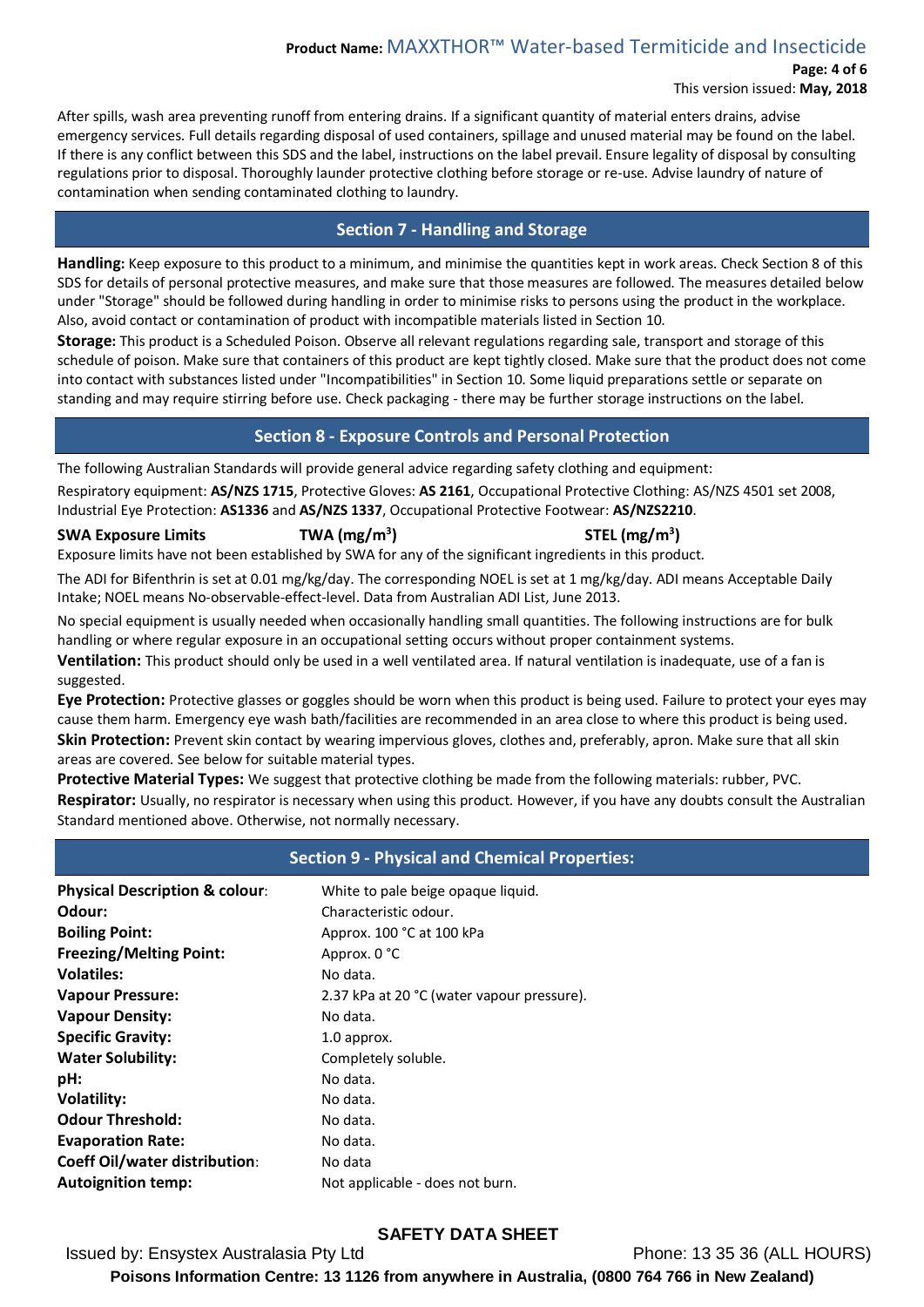**Page: 5 of 6** This version issued: **May, 2018**

### **Section 10 - Stability and Reactivity**

**Reactivity**: This product is unlikely to react or decompose under normal storage conditions. However, if you have any doubts, contact the supplier for advice on shelf life properties.

**Conditions to Avoid:** Keep containers tightly closed.

**Incompatibilities:** strong acids, strong bases, oils.

**Fire Decomposition:** Combustion forms carbon dioxide, and if incomplete, carbon monoxide and possibly smoke. Water is also formed. May form hydrogen fluoride gas and other compounds of fluorine. Carbon monoxide poisoning produces headache, weakness, nausea, dizziness, confusion, dimness of vision, disturbance of judgment, and unconsciousness followed by coma and death.

**Polymerisation:** This product will not undergo polymerisation reactions.

### **Section 11 - Toxicological Information**

**Toxicity:** This product (MAXXTHOR) was tested under GLP conditions with the following results: LD<sub>50</sub> (Oral), Rat, female, was estimated to be 1,098 mg/kg (OECD 425). The LD<sub>50</sub> (Dermal), Rat (male and female) was found to be >2000 mg/kg (OECD 420). The LD<sub>50</sub> (Inhalation), rat (male and female) was found to be greater than 5.340 mg/L air. This product is not considered as skin sensitization (OECD 406) and not classified as a skin or eye irritant (OECD 404, 405).

Bifenthrin is harmful to mammals when ingested. Large doses may cause incoordination, tremor, salivation, vomiting, diarrhoea, and irritability to sound and touch. LD<sub>50</sub>, for bifenthrin is about 54 mg/kg in female rats and 70 mg/kg in male rats. The LD<sub>50</sub> for rabbits whose skin is exposed to bifenthrin is greater than 2,000 mg/kg. Bifenthrin does not sensitize the skin of guinea pigs. Although it does not cause inflammation or irritation on human skin, it can cause a tingling sensation which lasts about 12 hours. It is virtually non-irritating to rabbit eyes.

**Chronic Toxicity:** No information Available.

**Reproductive Effects:** The dose at which no toxic effect of bifenthrin is observed on the mother (maternal toxicity NOEL) is 1 mg/kg/day for rats and 2.67 mg/kg/day for rabbits. At higher doses, test animals had tremors. The dose at which no toxic effect is observed on development (developmental toxicity NOEL) is 1 mg/kg/day for rats and is greater than 8 mg/kg/day for rabbits. **Teratogenic Effects:** Bifenthrin does not demonstrate any teratogenic effects at the highest levels tested (100 ppm, approximately 5.5 mg/kg/day) in a two-generational study in rats.

**Organ Toxicity:** Pyrethroids are poisons that affect the electrical impulses in nerves, over-stimulating nerve cells causing tremors and eventually causing paralysis.

**Fate in Humans and Animals:** Bifenthrin is absorbed through intact skin when applied topically. It undergoes similar modes of breakdown within animal systems as other pyrethroid insecticides. In mammals, bifenthrin is rapidly broken down and promptly excreted. Rats treated with 4 to 5 mg/kg, excreted 70% in the urine and 20% in the faeces within 7 days. After 7 days, the remaining bifenthrin was found accumulated in tissues with high fat content such as the skin and fat in males and females and the ovaries of females. Bifenthrin is less toxic to warm-blooded animals, such as mammals, than to cold-blooded animals.

## **Classification of Hazardous Ingredients**

**Ingredient Risk Phrases** 

Bifenthrin >=3%Conc<25%: Xn; R22

There is no data to hand indicating any particular target organs.

## **Section 12 - Ecological Information**

Toxic to aquatic organisms, may cause long-term adverse effects to the aquatic environment. This product is biodegradable. It will not accumulate in the soil or water or cause long term problems.

**Effects on Birds:** Bifenthrin is moderately toxic to many species of birds. The dietary concentration (8 day) at which half of the test animals die, the LC<sub>50</sub>, is 1,280 ppm for mallard ducks and 4,450 ppm for bobwhite quail. The acute oral LD<sub>50</sub> is 1,800 mg/kg for bobwhite quail and 2,150 mg/kg for mallard ducks.

**Effects on Aquatic Organisms:** Bifenthrin is very highly toxic to fish, crustaceans and aquatic animals. The LC<sub>50</sub> after a 96-hour exposure is 0.00015 mg/L for rainbow trout, 0.00035 mg/L for bluegill, and 0.0016 mg/L for Daphnia. Because of its low water solubility and high affinity for soil, bifenthrin is not likely to be found in aquatic systems.

Effects on Other Animals (Non-target species): Bifenthrin is toxic to bees.

## **SAFETY DATA SHEET**